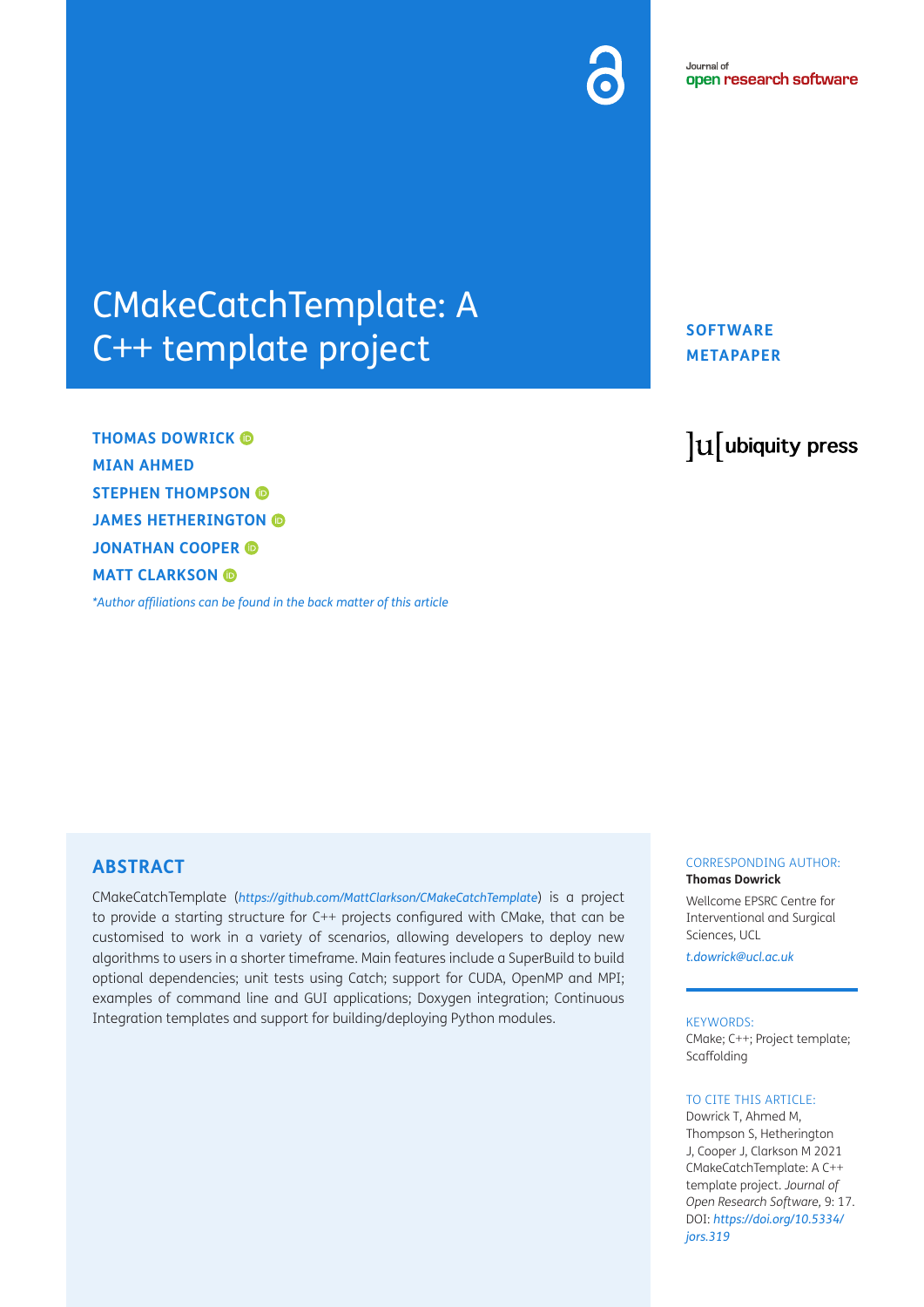## **1 INTRODUCTION**

CMakeCatchTemplate was originally developed as a teaching aid for UCL's Research Computing with C++ course, to demonstrate how a complex C++ project might be structured, and provide a starting point for student's own projects. Subsequently, the project has been expanded upon and is now employed as a template project for a range of C++ projects within the Wellcome/ EPSRC Centre for Interventional and Surgical Sciences (WEISS), $1,2$  as part of the SNAPPY library.<sup>3</sup> By reducing the amount of boilerplate code and providing support for a range of common libraries for scientific computing, the template allows a developer to quickly prototype and release a new library.

In addition to scaffolding to provide the structure for a C++ project, particular features provided are:

- **1.** A Meta-Build, also known as a SuperBuild, to optionally download and build any of the following: Boost, Eigen, FLANN, OpenCV, glog, gflags, VTK, PCL and ArrayFire. This results in a top-level build folder containing the compiled dependencies, and then a sub-folder containing the compiled code of this project.
- **2.** A single library into which the user can code their main algorithms.
- **3.** Unit tests using Catch.
- **4.** A single command line application, to give the end user a minimalist runnable program.
- **5.** Basic examples of how to create a Qt+VTK, Qt+OpenGL or QML+VTK user interface, ensuring the VTK render engine works in Qt or QML framework, on Windows, Linux and Mac. Qt installation is not included, and must be carried out separately.
- **6.** CPack setup to produce installers for the GUI apps.
- **7.** KWStyle config, to check for consistent code style (requires KWStyle installed on user's system).
- **8.** CppCheck config, to check for performance, style and correctness issues (requires CppCheck installed on user's system).
- **9.** Doxygen config, so you can generate documentation via make docs, or a DOCS task in Visual Studio.
- **10.** GitHub CI, Travis and Appveyor examples, to register the code with a Continuous Integration service.
- 11. An example of the CMake required to build Python interfaces to your C++ code, using Boost.Python.
- **12.** An example of the CMake required to build Python interfaces to your  $C++$  code, using pybind11. $4$  Also includes an example of passing numpy/OpenCV data through Boost.Python, thanks to Gregory Kramida's pyboostcvconverter.5
- 13. An example of the CMake required to export a C-style module into Unity.
- **14.** Support for OpenMP, which is passed through to FLANN and OpenCV.
- **15.** Support for CUDA, which is passed through to FLANN, OpenCV and PCL.
- **16.** Support for MPI, which by default sets up the C++ libraries.
- **17.** Support for Python Wheels, thanks to Matthew Brett's multibuild.<sup>6</sup>

In practice, most developers will only require a subset of the available features for a particular project. We envisage a range of project types that might commonly be implemented:

- **•**  C++ library, with C++ command line interfaces.
- **•**  C++ library with C++ user interface, using Qt or QML.
- **•**  C++ library deployed as a Python module to PyPI, with separate Python code written outside of the project to make use of the module.
- **•**  Arrayfire/CUDA project.
- **•**  C++ library used in an environment such as Unity, which is developed outside of the project.

The template is a starting point for developers wishing to avoid some of the overheads associated with setting up a new project, but still requires input from the user to customise to their particular application, and a working knowledge of CMake to get the maximum benefit.

In addition to the combination of functionality listed above, which are not found in any single existing  $C++$  project template,<sup>7</sup> particular features which differentiate CMakeCatchTemplate include the ability to generate Python wheels, support for CUDA/OpenMP/ MPI, and examples usage for Qt/QML applications. Further, the laborious process of manually renaming/ editing files upon first creating a project, as is typically required when using other templates, is removed by the addition of the *CMakeCatchTemplateRenamer*<sup>8</sup> helper script.

## **2 IMPLEMENTATION AND ARCHITECTURE**

Features have been added over time based on feedback/ requests from users, who are typically C++ developers aiming to write a small algorithm library for a particular application and get it into the hands of their users, who may not themselves be familiar with C++.

#### **2.1 PROJECT STRUCTURE**

The template provides a ready-made structure for C++ projects (**[Figures 1](#page-2-0)** and **[2](#page-3-0)**). The user can build on this structure by adding their own code, primarily in *Code/Lib*.

#### **2.2 BUILD OPTIONS**

Build options (**[Figure 3](#page-4-0)**) can be passed to CMake depending on the external libraries required.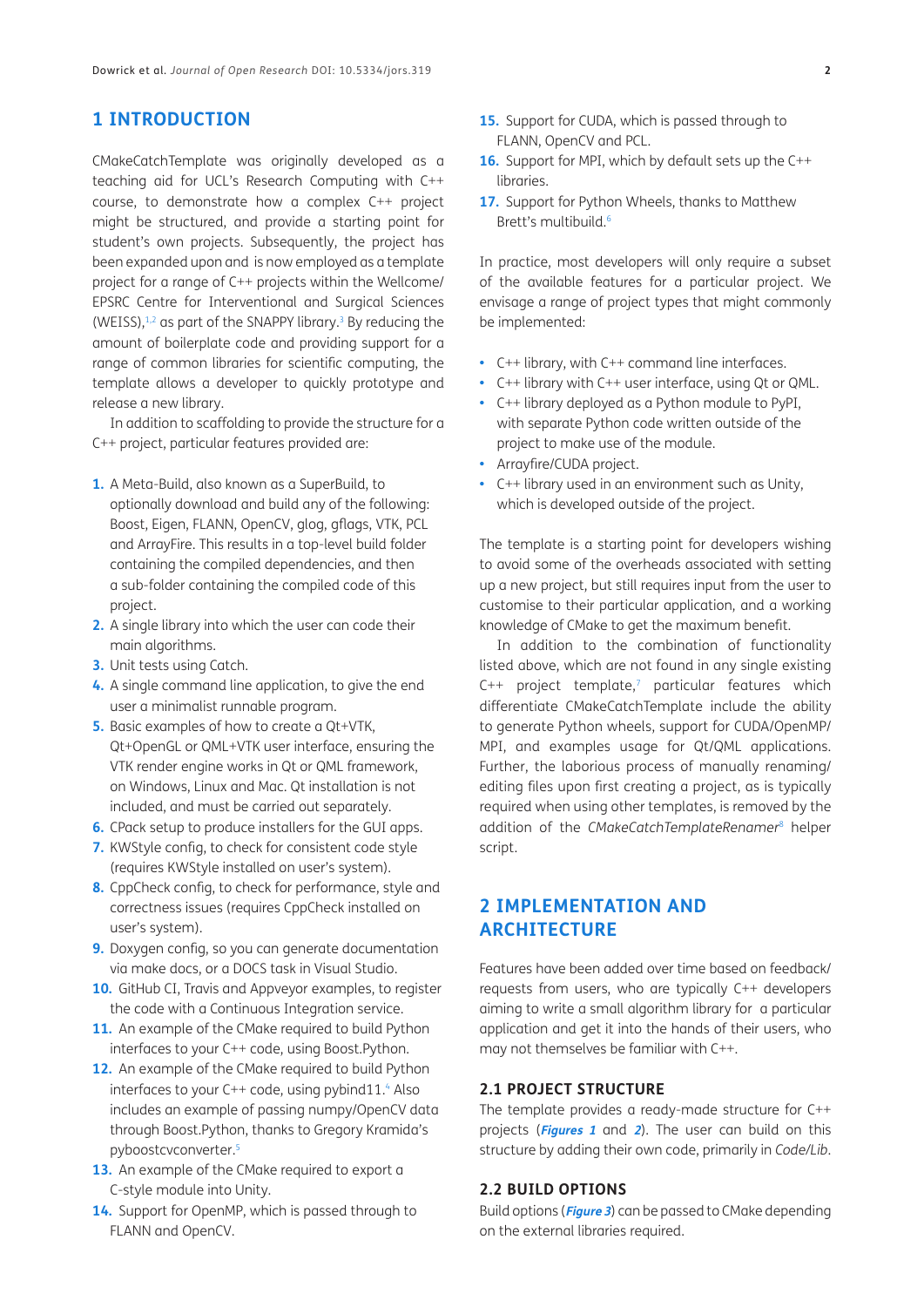

│ appveyor.yml ├─.github │ └─workflows

├─CMake

│

│

│ │

│ │

│

│

│

├─Code │ ├─CommandLineApps │ │ mpMyFirstApp.cpp

│ ├─GuiApps

│ │ │ │ │ ├─QMLVTKDemo │ │ ├─QOpenGLDemo │ │ └─QtVTKDemo

 $-I$ ib

mpMyFunctions.cpp

│ │ -PythonBoost

> │ │ mpLibPython.cpp -PythonPyBind │ │ mpLibPython.cpp │ ├─UnityWrapper

│ │ mpUnityWrapper.cpp

├─Documentation

├─Testing

│ └─Utilities ├─CppCheck

> ├─Doxygen -KWStyle

├─multibuild

<span id="page-2-0"></span>**Figure 1** Simplified file structure showing key project components.

#### **2.3 PYTHON WHEELS**

Deploying cross-platform Python wheels from C++ code can be a difficult process. To help, we have been inspired and assisted by Matthew Brett's multibuild, $9$  with the included *travis.yml* and *appveyor.yml* used to deploy the example code included with CMakeCatchTemplate to

PyPI.<sup>9</sup> Users can re-use, or modify these configurations as needed.

### **2.4 FURTHER CUSTOMISATION**

We believe that it is preferable to provide tested code that may not be needed by all users, rather than requiring the user to spend time writing potentially complex CMake. However, once a user has established a working build for their particular needs, it is possible to pare down the codebase by removing segments that will no longer be needed.

For example:

- **•**  In the *Code* directory, subfolders for GUIs or Python/ Unity bindings can be deleted if not required.
- **•**  3rd party libraries can be removed from the top level *CMakeLists.txt* e.g. by removing references to *mpAddBoost* or *mpIncludeBoost.*
- **•**  Unused items from the *Utilities* folder can be removed.
- **•**  CI files (*.travis.yml, appveyor.yml, .github/workflows*) can be modified/removed.

### **2.5 QUALITY CONTROL**

Continous Integration (CI) is used to test a range of CMake build options, and provide example use cases.

GitHub workflows are used to build/test some common configurations (Boost, OpenCV, PyBoost, PyBind, Qt) on an Ubuntu VM, which also provide a starting point for users to build their own projects. Workflows are stored in the *.github/workflows* directory.

A more complex example, of building a project and deploying to PyPI, is tested using Travis (Mac/Linux) and AppVeyor (Windows). Users can find more details in the .*travis.yml* and *appveyor.yml* files in the top level directory.

Further examples can be found in projects which have been derived from CMakeCatchTemplate – *scikitsurgeryopencvcpp*[ 10 and *scikit-surgerypclcpp*, 11 which each implement new algorithms within the /*Code/Lib* folders, and unit tests in /*Testing*. Again, the Travis and AppVeyor configuration files detail an up-to-date build procedure.

The default project structure includes some rudimentary unit tests. Once built, these tests are placed in the *MYPROJECT-build/bin* folder. The CI examples demonstrate how to run tests. The included tests serve to illustrate the structure/framework that has been implemented. Further unit tests should be added by the user once they have added their own code to the project.

## **3 AVAILABILITY OPERATING SYSTEM**

Tested locally on: Windows - Windows 8/10, VS2013, CMake 3.6.3, Qt 5.4.2 Linux - Centos 7/Ubuntu 16, g++ 4.8.5, CMake 3.5.1, Qt 5.6.2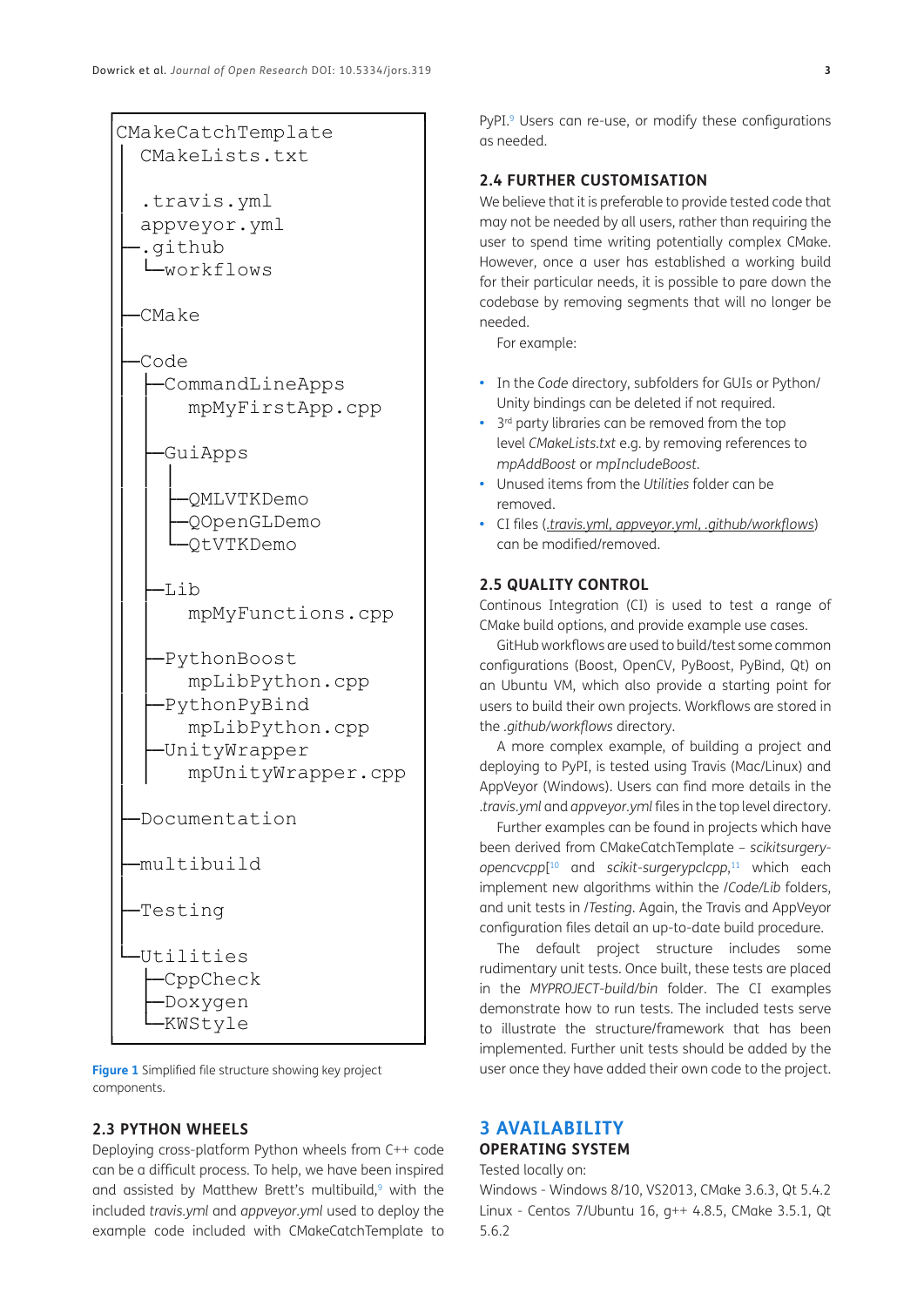| .travis.yml<br>appveyor.yml<br>.github/workflows/ | CI scripts for Travis, AppVeyor and GitHub CI,<br>testing various build options.                                                                                                                                                   |
|---------------------------------------------------|------------------------------------------------------------------------------------------------------------------------------------------------------------------------------------------------------------------------------------|
| CMakeLists.txt                                    | Top level CMake configuration.                                                                                                                                                                                                     |
| CMake/                                            | CMake configuration files for local and externally<br>build libraries.                                                                                                                                                             |
| Code/CommandLineApps/                             | Example<br>implementation<br>of<br>line<br>command<br>calling<br>application,<br>functions<br>from<br>Code/Lib/myMyFunctions.cpp. Includes<br>optional<br>functionality depending on build options (Boost,<br>Eigen, OpenCV etc.). |
| Code/GuiApps/                                     | Example GUI applications using QtVTK, QMLVTK or<br>QOpenGL, based on Model View Controller pattern.                                                                                                                                |
| Code/Lib/                                         | Main algorithms/library directory. New algorithms<br>can be placed in mpMyFunctions.cpp/.h.                                                                                                                                        |
| Code/PythonBoost/                                 | Code for Python wrapping using PythonBoost.                                                                                                                                                                                        |
| Code/PythonPyBind/                                | Code for Python wrapping using PyBind.                                                                                                                                                                                             |
| Code/UnityWrapper/                                | Code for Unity wrapping.                                                                                                                                                                                                           |
| Documentation/                                    | License information for 3 <sup>rd</sup> party libraries                                                                                                                                                                            |
| multibuild/                                       | When building Python wheels for Mac/Linux, the<br>multibuild library simplifies the process of deploying<br>to different architectures.                                                                                            |
| Testing/                                          | Unit tests using the Catch framework. Tests<br>implemented for mpMyFunctions (mpBasicTests)<br>and mpMyFirstApp (mpCommandLineArgsTest).                                                                                           |
| Utilities/                                        | Configuration files for CppCheck, Doxygen and<br>KWStyle. User should not have to edit these files.                                                                                                                                |

<span id="page-3-0"></span>**Figure 2** Explanation of key directories/files.

Mac - OSX 10.10.5, clang 6.0, CMake 3.9.4, Qt 5.6.2 Refer to CI files for details on other test environments used.

### **PROGRAMMING LANGUAGE**

 $C++11$ 

**ADDITIONAL SYSTEM REQUIREMENTS** None

#### **DEPENDENCIES**

 $CMake > 3.5$ If Qt is enabled, minimum version is Qt5.

#### **SOFTWARE LOCATION**

**Archive**

**Name:** CMakeCatchTemplate **Persistent identifier:** *[https://doi.org/10.5281/](https://doi.org/10.5281/zenodo.4954783) [zenodo.4954783](https://doi.org/10.5281/zenodo.4954783)* **Licence:** *BSD 3-clause* **Publisher:** *Zenodo* **Version published:** *0.3* **Date published:** *15/06/2021* **Code repository Name:** CMakeCatchTemplate **Persistent identifier:** *[https://github.com/MattClarkson/](https://github.com/MattClarkson/CMakeCatchTemplate) [CMakeCatchTemplate](https://github.com/MattClarkson/CMakeCatchTemplate)*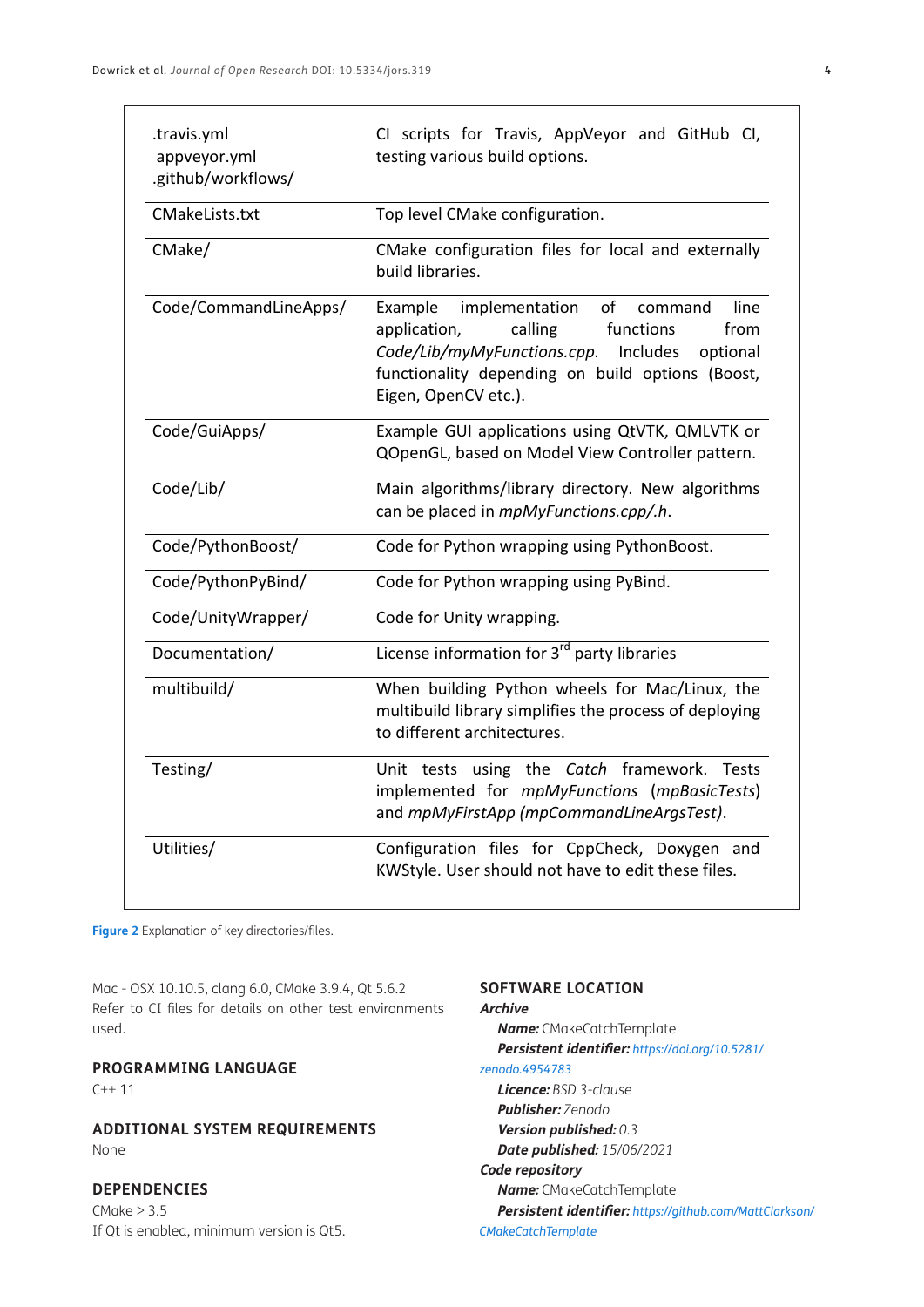| <b>Build option</b>                      | <b>Notes</b>                                                                                                                                        |
|------------------------------------------|-----------------------------------------------------------------------------------------------------------------------------------------------------|
| <b>BUILD_ArrayFire</b>                   | Enable ArrayFire build                                                                                                                              |
| <b>BUILD_Boost</b>                       | Enable Boost build                                                                                                                                  |
| <b>BUILD_Eigen</b>                       | Enable Eigen build                                                                                                                                  |
| <b>BUILD_OpenCV</b>                      | Enable OpenCV build                                                                                                                                 |
| <b>BUILD FLANN</b>                       | Enable FLANN build                                                                                                                                  |
| <b>BUILD PCL</b><br><b>BUILD_PCL_VIS</b> | PCL VIS<br>compatible<br>with<br>Python Boost<br>not<br>or<br>PyBind.<br>Requires BUILD_BOOST=ON, BUILD_EIGEN=ON                                    |
| BUILD_Python_Boost                       | Enable Boost. Python for building Python Modules.<br>Need to git clone --recursive to checkout submodules.<br>Requires BUILD_BOOST=ON               |
| BUILD_Python_PyBind                      | Enable PyBind for building Python modules.<br>Need to git clone --recursive to checkout submodules.                                                 |
| <b>BUILD_SUPERBUILD</b>                  | Default is ON. If set to OFF, CMake will search for<br>locally installed libraries (Boost, OpenCV, EIGEN etc.)<br>rather than building from source. |
| BUILD_SHARED_LIBS                        | Set static or dynamic linking                                                                                                                       |
| CMAKE BUILD TYPE                         | Can be either "Debug" or "Release"                                                                                                                  |
| <b>BUILD_QMLVTKDemo</b>                  | Need to install/build Qt separately.<br>Requires BUILD_VTK=ON, BUILD_SHARED_LIBS=ON                                                                 |
| BUILD_QOpenGLDemo                        | Need to install/build Qt separately.                                                                                                                |
| <b>BUILD QtVTKDemo</b>                   | Need to install/build Qt separately.<br>Requires BUILD_VTK=ON                                                                                       |
| <b>BUILD_TESTING</b>                     | Build unit tests (Default ON)                                                                                                                       |
| BUILD_UNITY_WRAPPER                      | Need to set MYPROJECT_UNITY_PLUGIN_DIR.<br>Requires BUILD SHARED LIBS=OFF.                                                                          |
| <b>BUILD_VTK</b>                         |                                                                                                                                                     |
| <b>BUILD_gflags</b>                      | Command line flags processor                                                                                                                        |
| <b>BUILD</b> glog                        | Google logging module                                                                                                                               |
| MYPROJECT_USE_CPPCHECK                   | Enable Cppcheck static analysis support. Need to<br>install cppcheck                                                                                |
| MYPROJECT USE KWSTYLE                    | Enable KWStyle style checker support. Need to install<br>KWStyle                                                                                    |
| <b>BUILD Docs</b>                        | Build Docs using Doxygen. Need to install Doxygen                                                                                                   |

<span id="page-4-0"></span>**Figure 3** Build options.

**Licence:** *BSD 3-clause* **Date published:** *16/01/2020* **Code repository:** GitHub

#### **LANGUAGE**

C++/CMake

## **4 REUSE POTENTIAL**

This software can be used for rapid prototyping and deployment of novel C++ algorithms amongst research users, and also for teaching environments/student projects where CMake development is beyond the scope of the course material.

While long term support is not explicitly guaranteed for this project, the authors continue to maintain the repository and will reply to any GitHub issues raised, and this is not expected to change. Further to this, the existing CI infrastructure will indicate if the software is still working as expected.

Users wishing to contribute towards the software could include additional libraries, develop new build/CI scripts for different applications, or share projects that they have made using the template.